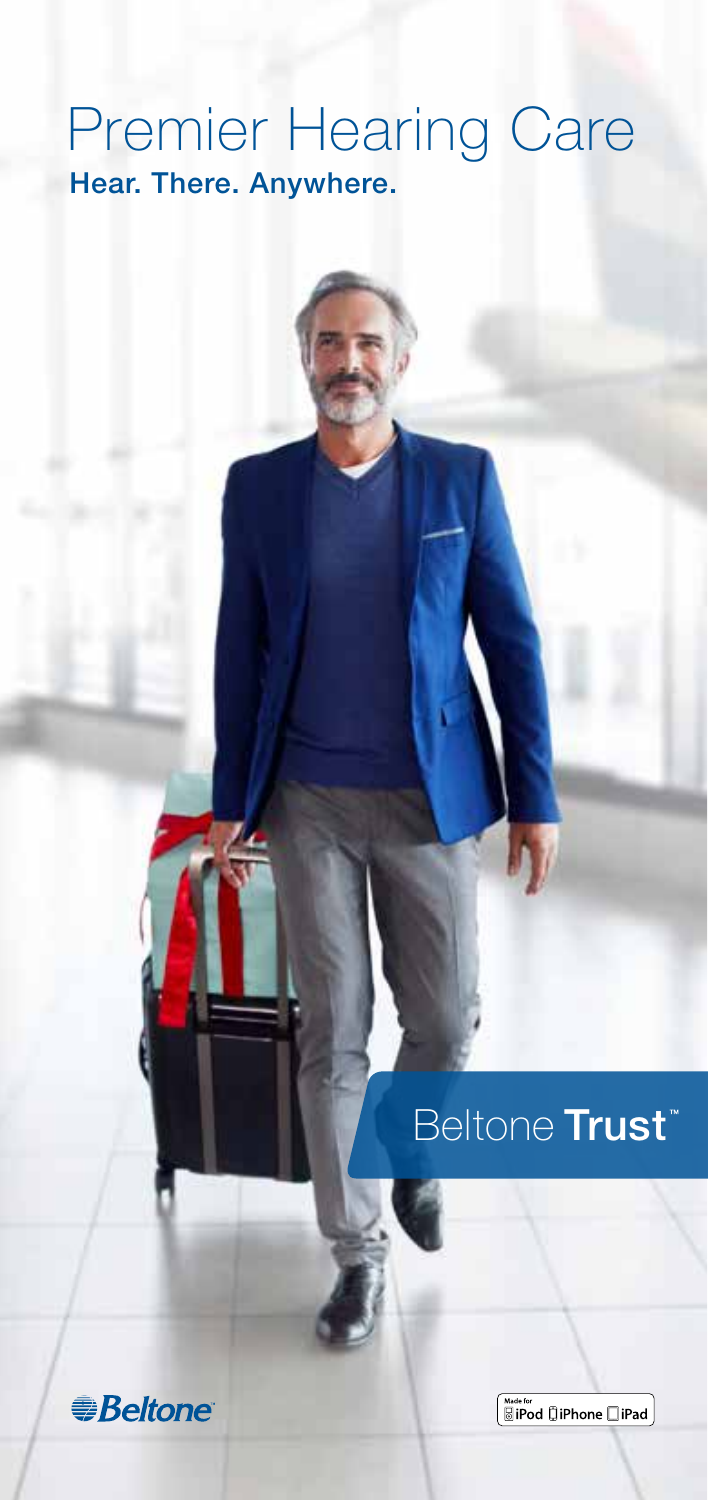# The world's most complete **hearing** care experience

Life is full of pleasant surprises! From having fun with friends and family to travelling the world for business or pleasure, it should be enjoyed. And your hearing should never cause you to miss a single experience.

Beltone Trust prepares you for life's special moments better than any other hearing aid, wherever you are. It offers exceptional sound, discreet and customized design and personal control. You deserve the best, and Beltone Trust brings the premier hearing care you need to a whole new level. The groundbreaking new Remote Care™ feature gives you extra support in-between scheduled appointments with your hearing care professional, no matter where you are.

Beltone Trust is your trusted partner that that helps you get the most out of life – hear, there or anywhere you are.

#### WATCH THE MOVIE

Learn how Beltone Trust can change your quality of life.

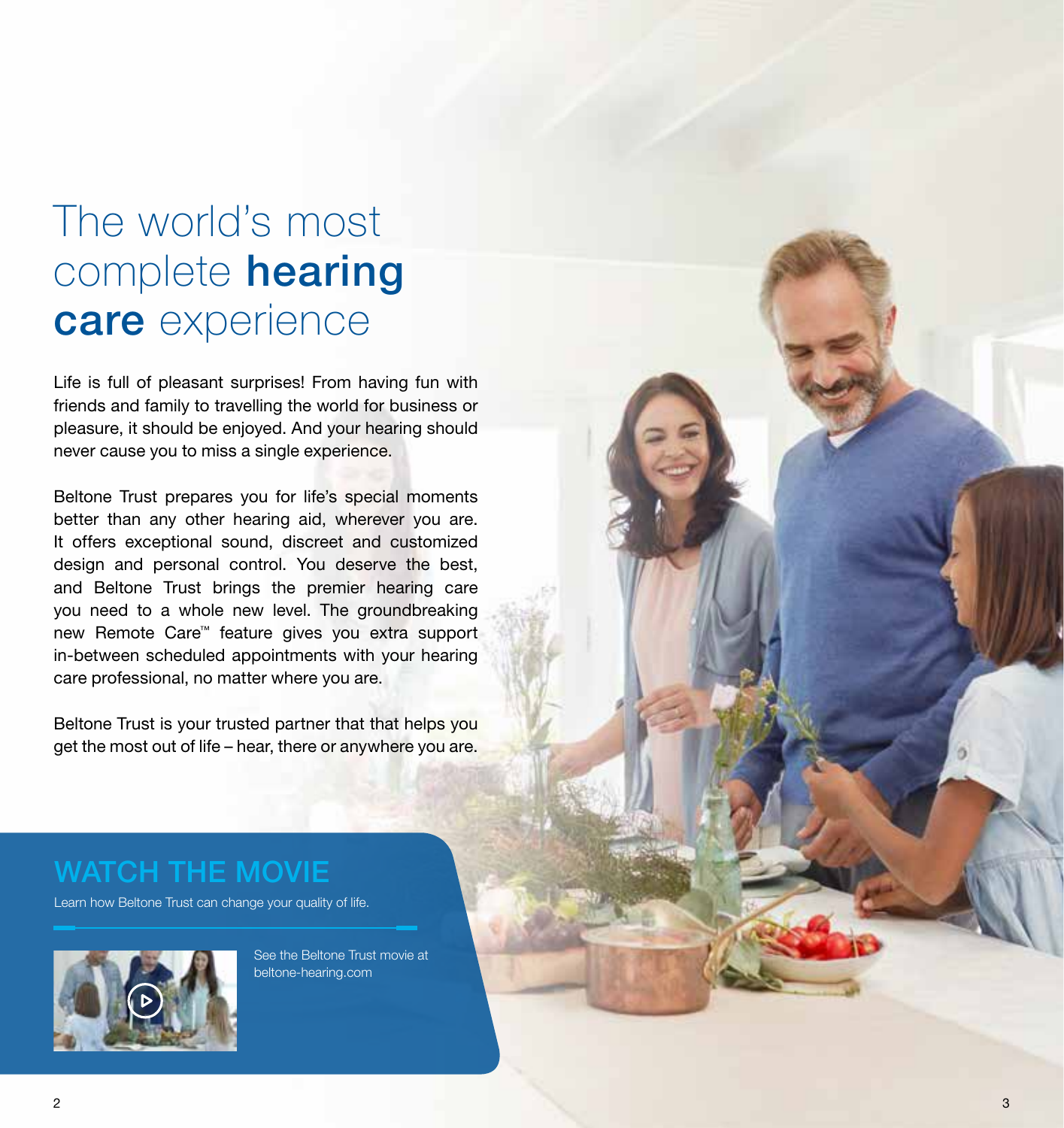



### WATCH THE MOVIE

Learn how Personal Sound ID and CrossLink Directionality 2 help you hear the way you were born to.



See the Beltone Trust movie at beltone-hearing.com

# Trust in the most personalized and natural hearing

Our ears work together in a wonderful way known as binaural hearing. This is when our brains receive information from each of our ears, and empower us to listen selectively and understand our surroundings while hearing. Average hearing aids find it difficult to imitate this, but Beltone Trust includes two groundbreaking innovations that help you hear in this more natural way: Personal Sound ID™ and Crosslink Directionality™ 2.

#### More natural hearing with Personal Sound ID

This unique feature helps restore the natural sound level differences between your ears. You benefit from a richer sound palette and the ability to hear where sounds originate from.

#### A complete sound experience with CrossLink Directionality 2

CrossLink Directionality 2 offers you truly individual listening by monitoring your sound environment and automatically switching to the most natural speech focus settings. It combines with Personal Sound ID to help you to better recognize voices and the direction sounds come from. And you'll understand that speech better, too. According to a recent study\*, Beltone hearing aids make it significantly easier to understand speech than major competitors. This is especially true when you want to hear someone talking behind you or to your side.

\*Source: Study by GN Group, Jespersen and Kirkwood, 2016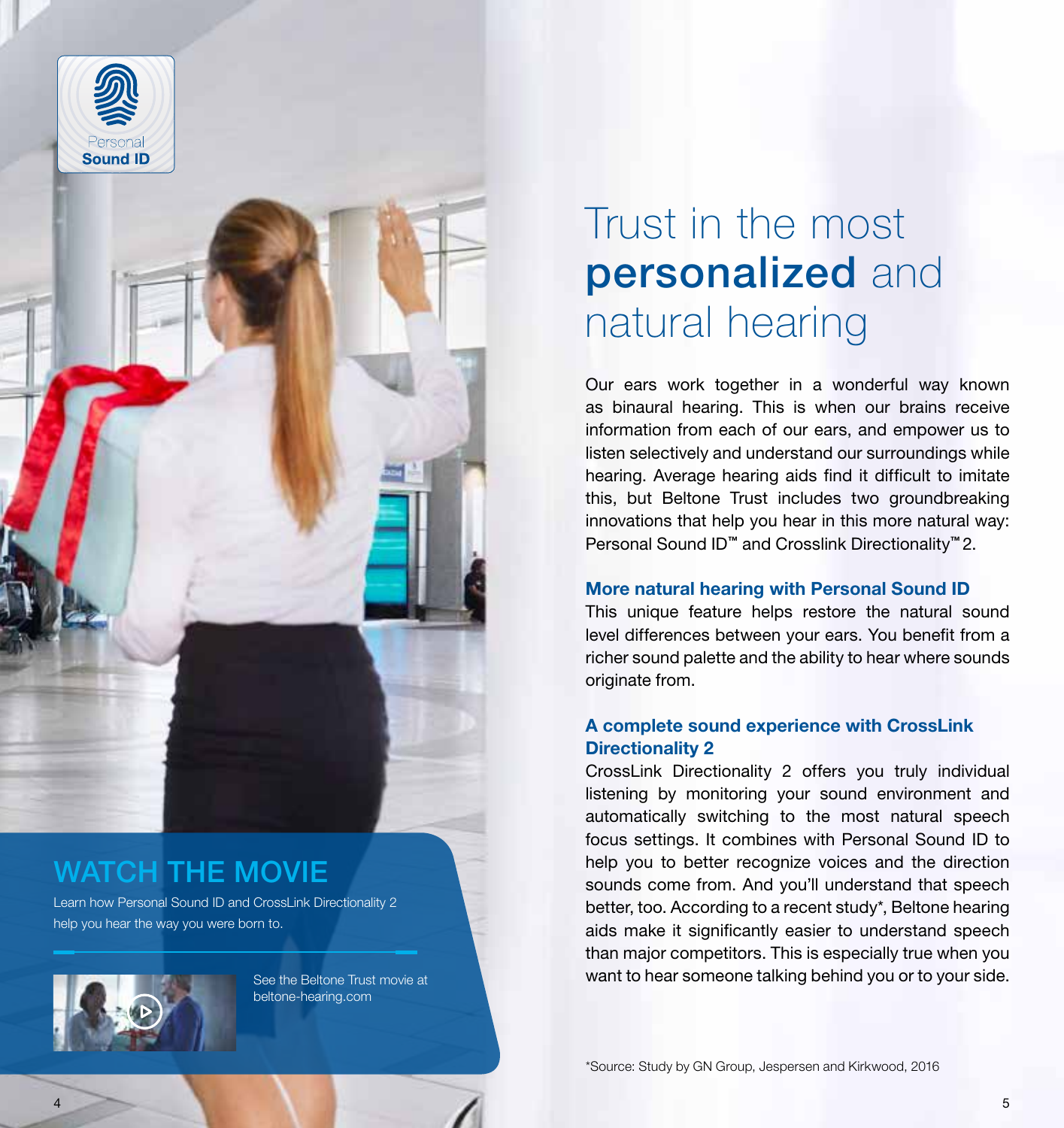## Trust in **great sound**

Your Beltone Trust hearing aids adapt to you and your lifestyle. You'll enjoy a new level of hearing quality in a wider range of situations.

Smart Gain Pro™ adjusts volume, adapting automatically to changes in your environment. Whether you are in a noisy, crowded restaurant or a quiet park, your hearing will be at its best.

Feedback Eraser™ with Whistlestop™ cancels feedback for your comfort. This means you don't have to endure unpleasant noises and whistling that can sometimes occur when you use your phone or hug a loved one or friend.

Ear to Ear synchronization means that you can easily move from a quiet place to a noisier one. This feature monitors your environment and automatically coordinates your hearing aids, so you always experience a smooth sound transition.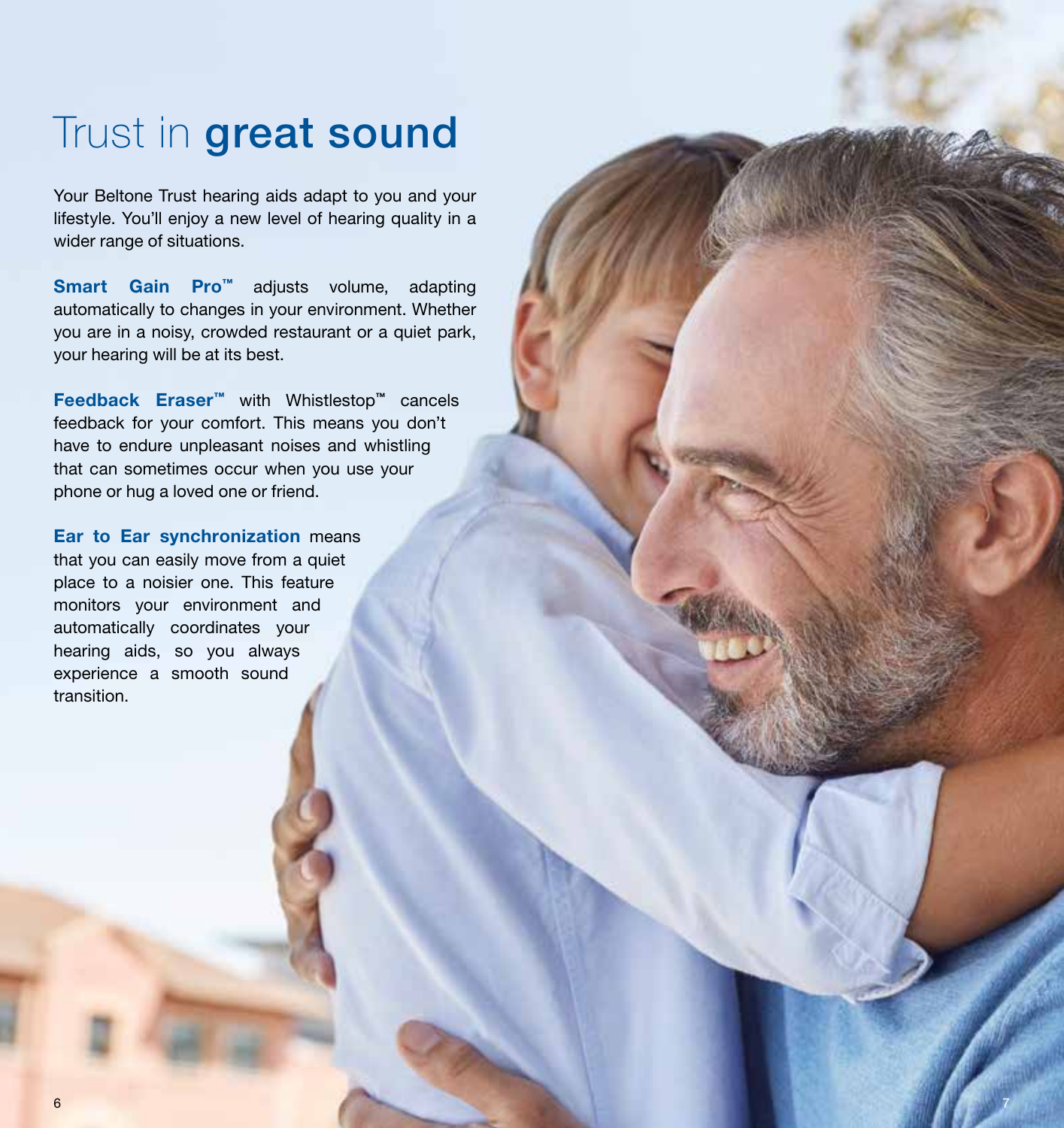## Trust in personal control

The **Beltone HearMax** app gives you an easy and discreet option to control your hearing aids. Simply download the free app and start adjusting volume, listening programs and much more directly from your iPhone, iPad, iPod touch, Apple Watch or the most popular Android phone models. Access it all from an new, intuitive one-tap main screen.







The Beltone HearMax app lets your change volume, programs and much more directly from your smartphone or tablets.



### WATCH THE MOVIE

See how the Beltone HearMax app lets your control your hearing aids. It is as easy as sending a text message or email!

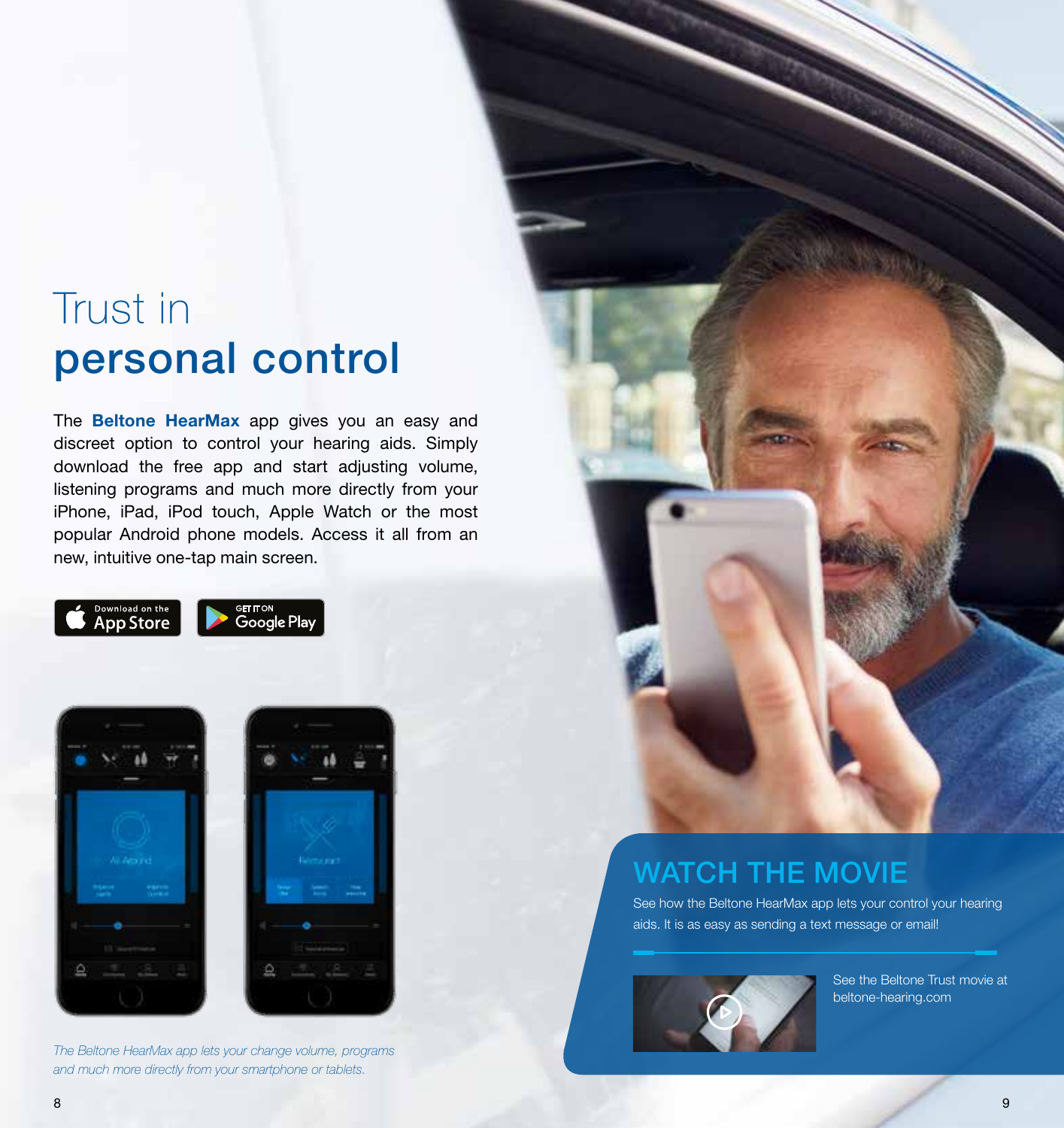# Trust that you'll always stay connected

#### Direct audio streaming (Made for iPhone)

Innovative wireless technology enables you to stream sound directly from your iPhone, iPad or iPod touch to eight different Beltone Trust hearing aid models, without having to wear any sort of adapter around your neck. So you can hear voices from phone calls, listen to your favorite music or follow the voice directions of a GPS – all through your Beltone Trust hearing aids.

#### WATCH THE MOVIE

See how your can stream sound directly from an iPhone, iPad or iPod touch to your hearing aids. It's a simple connection that acts like wireless headphones.

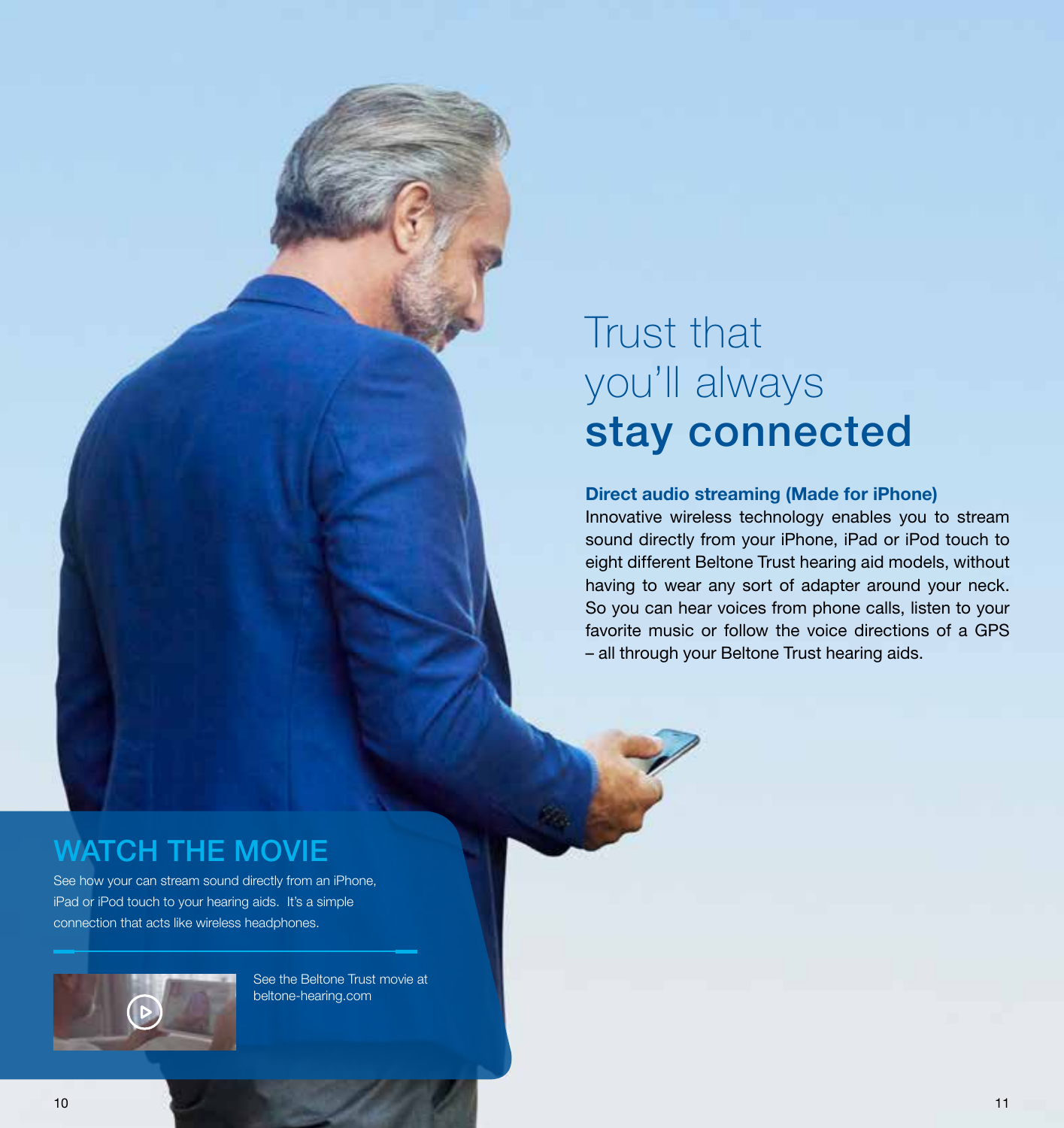

## Trust in premier service

Beltone Remote Care gives you the most personalized hearing care experience possible. This exclusive, revolutionary technology allows your hearing aids to be fine-tuned wherever you are. You simply send a request via the Beltone HearMax app and your hearing care professional will send new settings you can download with your mobile phone.

Beltone Remote Care makes it possible for you to receive hearing aid adjustments from your hearing care professional directly via your iPhone or Android phone – wherever you are.

Here are your new settings.

Continue

on aid setting

Best regards,<br>Sophia, Beltone

Hi Richard,

### WATCH THE MOVIE

See how your hearing care professional can use Remote Care technology to fine-tune your hearing aids anywhere, giving you the ultimate in hearing confidence – wherever you are.

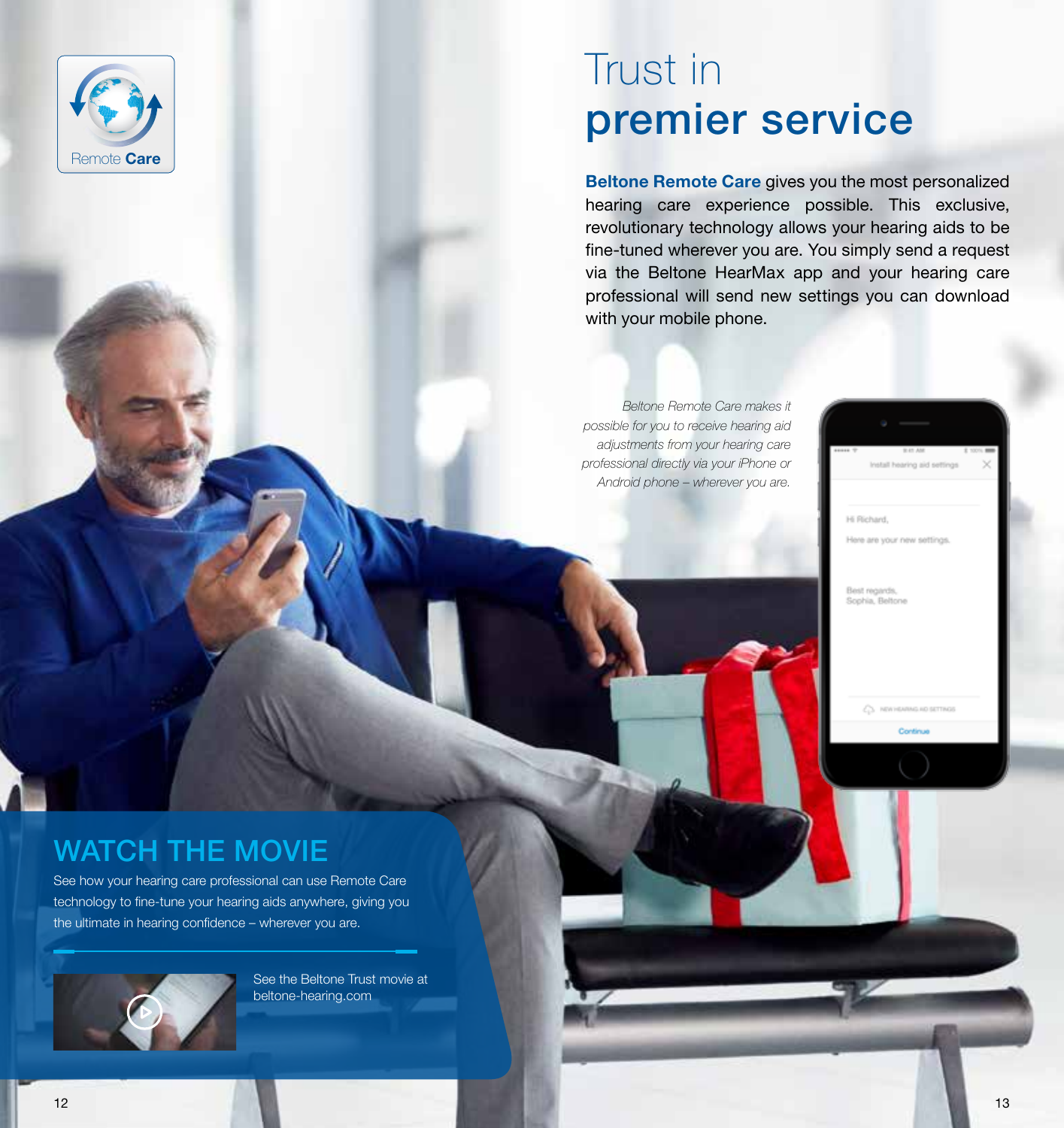## Trust in discreet design

With Beltone Trust, you'll always look your best and feel comfortable. You can choose from a variety of Custom, Receiver-in-the-ear and Behind-the ear models that come in an assortment of colors.

Beltone Trust is small, virtually invisible and built to last. The HPF<sup>80</sup> NanoBlock coating blocks moisture and dirt and the Wind Noise Reduction feature makes it easy to enjoy breezy days. So if whether you're chatting with friends indoors or outside in tough weather, you don't need to worry about your hearing aids.



Invisible-in-the canal (IIC) custom model



Receiver-in-the-ear (RIE) 63





Beltone Trust Receiver-in-the-Ear (RIE) and Behind-the-ear (BTE) colors